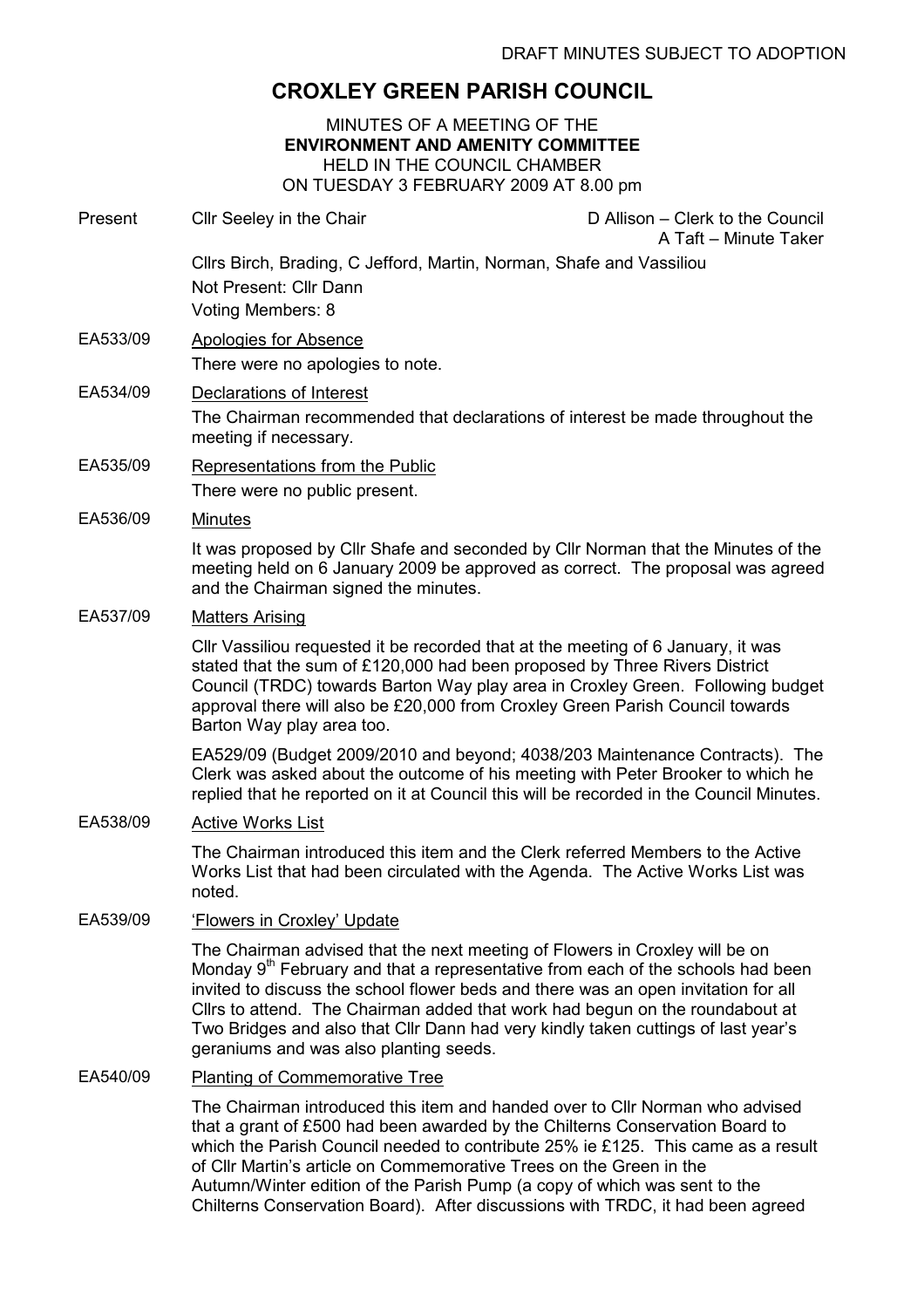that a tree or trees would be planted in Stones Orchard to commemorate the Queen's Golden Jubilee. The Clerk added that he hoped to obtain a semi-mature Caroon (Hertfordshire Black) or several saplings and that the existing Caroon trees in the Orchard may need to be grafted now for future planting. The Clerk added that he would send an invitation to Buckingham Palace for a ceremony at Stones Orchard. It was proposed by Cllr Martin and seconded by Cllr Seeley that £125 be contributed by the Parish Council as the 25% contribution towards the grant.

EA541/09 Access to Stones Orchard from the Guild of Sport Sports Ground This item was introduced by the Chairman and the Clerk read out a statement from Cllr Brand in his role of Vice-Chairman of Croxley Green Guild of Sport which read:

> "As Vice-Chairman of the Guild of Sport I'd just like to update the Parish Council on our plans to restrict public access through our ground into Stones Orchard.

Due to certain irresponsible dog owners who walk their animals on our football pitches has made this or has forced us to take this action.

We are a very successful football club with 23 football teams two of which are juniors (the ages of the Junior players range from under 6's to 18 years). (It is also our intention to form a ladies team in the very near future). The Guild is the only sports venue in the Croxley area to cater for all age groups, young and old. Our bowls and tennis sections are the envy of other similar clubs in the Three Rivers area.

There is nothing worse but to find dog 'poo' on our playing areas where our teams play. Before any football match can be played we have to inspect the pitches and remove any dog dirt. You may not be aware we could be penalised by the FA for not keeping our pitches clean.

Before any decision was made to restrict access legal advice was sought from TRDC and our own legal advisor. We referred to our Lease Agreement with TRDC which shows there is no 'legal right of way' into Stones Orchard through our playing fields. The only 'right of way' is from Yorke Mead School to Community Way.

Reluctantly we have been made to take this action and I sincerely mean reluctantly due to actions of a few, others suffer.

I would also point out we have decided to prosecute anyone male or female found to commit criminal damage to our fence.

I'm sure you will all appreciate our stand."

The Clerk stated that there had been a meeting last week and that he would contact Sally Evans of TRDC tomorrow for an update although it was hoped that a compromise could be reached that would satisfy all concerned.

### EA542/09 Garden Competition Presentation

This item was introduced by the Chairman and Cllr Jefford advised that 56 people were expected to attend the presentation evening on Thursday at 7.30pm. Cllr Norman would be presenting the certificates and all Cllrs were welcome to attend and help clear up afterwards.

## EA543/09 Chairman's Charity Quiz Night

The Chairman introduced this item and Cllr Jefford informed those present that the Charity Quiz Night in aid of Herts Air Ambulance would be held on 21 February